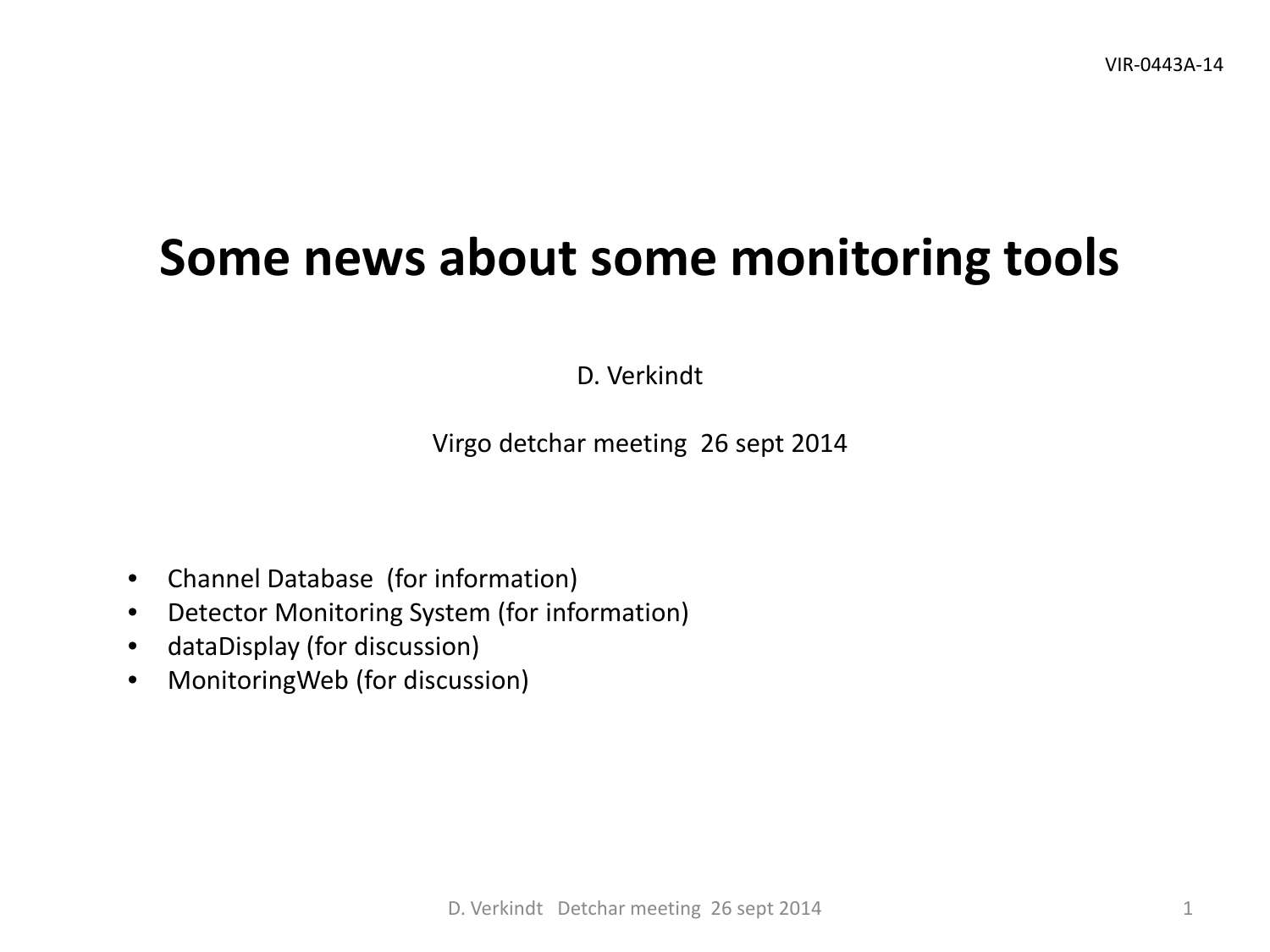### **Channels Database**

| <b>Virgo Channels List</b>                                                      |                                  |              |       |             |                          |                |              |  |  |  |  |
|---------------------------------------------------------------------------------|----------------------------------|--------------|-------|-------------|--------------------------|----------------|--------------|--|--|--|--|
| Documentation<br>Search                                                         |                                  |              |       |             |                          |                |              |  |  |  |  |
| <b>Channel list</b>                                                             | Current available channels: 1986 |              |       |             |                          |                |              |  |  |  |  |
| Search criteria<br>Channel Name: V1:INJ_IMC_RE*<br><b>EDIT</b><br>$\rightarrow$ |                                  |              |       |             |                          |                |              |  |  |  |  |
| Channel                                                                         | Number                           | <b>Units</b> | Rate  | Mean        | Min/Max                  | Slope          | <b>Bias</b>  |  |  |  |  |
| Z<br>V1:INJ_IMC_REFL_DC                                                         | 641                              | Watt         | 20000 | $-0.354169$ | $-0.934017/$<br>0.258005 | 1              | $\mathbf{0}$ |  |  |  |  |
| Source                                                                          |                                  |              |       |             |                          |                |              |  |  |  |  |
|                                                                                 |                                  |              |       |             |                          |                |              |  |  |  |  |
| Channel                                                                         | Number                           | <b>Units</b> | Rate  | Mean        | Min/Max                  | Slope          | <b>Bias</b>  |  |  |  |  |
| 团<br>V1:INJ_IMC_REFL_I                                                          | 642                              | V            | 20000 | $-359.35$   | $-373/$<br>$-347$        | $-1.91242e-05$ | $-0$         |  |  |  |  |
| Source                                                                          |                                  |              |       |             |                          |                |              |  |  |  |  |
|                                                                                 |                                  |              |       |             |                          |                | ADC.         |  |  |  |  |
| Channel                                                                         | Number                           | <b>Units</b> | Rate  | Mean        | Min/Max                  | Slope          | <b>Bias</b>  |  |  |  |  |
| 团<br>V1:INJ_IMC_REFL_PD                                                         | 643                              | V            | 20000 | 1505.9      | 1150/<br>1843            | $-1.91583e-05$ | 0.0249057    |  |  |  |  |
| Source                                                                          |                                  |              |       |             |                          |                |              |  |  |  |  |
|                                                                                 |                                  |              |       |             |                          |                |              |  |  |  |  |
|                                                                                 |                                  |              |       |             |                          |                | ((Q)         |  |  |  |  |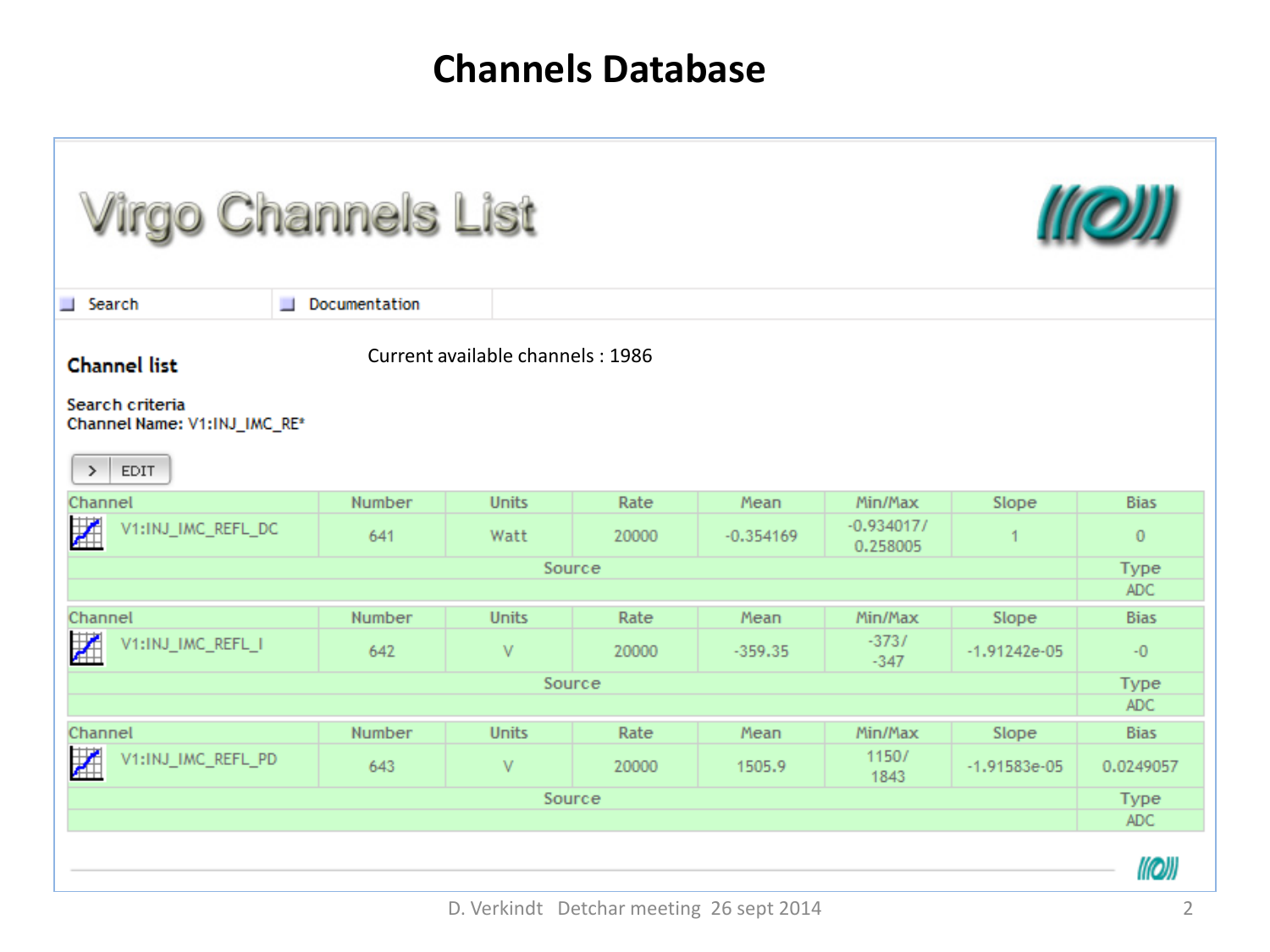#### **Channels Database**



H1:IOP-PSL0 DAC DT OUT DQ

**IN IMPORTANT ARM** 

H<sub>1</sub>

1,894

**IOP** 

**COLOR** 

**Subsystems Tree Home IFOs Channels Channels** 398831 channels found Current Channels Only Data **IFO** Subsystem **Channel Name Units Acquire** Offset Slope Model **Modified** Rate 2013-08-19T16:00:07 L1 **IOP** L1:IOP-SEI B1 ADC DT OUT DQ 3.0518e-4 65536 v 0 0 L1IOPSEIB1  $L1$ **IOP** 3.0518e-4 L1IOPSEIB1 L1:IOP-SEI B1 DAC DT OUT DQ 65536 V 0 0 2013-08-19T16:00:07 L1IOPSUSAUXH L1 **IOP** L1:IOP-SUS AUX H56 ADC DT OUT DQ 65536 V 0 3.0518e-4 2013-08-19T15:58:34 0 56 L1IOPSUSAUXH  $L1$ **IOP** L1:IOP-SUS AUX H56 DAC DT OUT DQ 3.0518e-4 2013-08-19T15:58:34 65536 V 0 0 56 **H1 IOP** H1:IOP-SEI H23 DAC DT OUT DQ 65536 V 3.0518e-4 H1IOPSEIH23 2013-08-19T16:21:26 0 0 H<sub>1</sub> **IOP** H1:IOP-SEI H23 ADC DT OUT DQ 65536 V 0 0 3.0518e-4 H1IOPSEIH23 2013-08-19T16:21:26  $L1$ **IOP** 3.0518e-4 2013-08-19T16:10:43 L1:IOP-SUS H56 ADC DT OUT DQ 65536 V 0 0 L1IOPSUSH56  $L1$ **IOP** L1:IOP-SUS H56 DAC DT OUT DQ 65536 V 0 0 3.0518e-4 L1IOPSUSH56 2013-08-19T16:10:43 **PSL** L1 L1:PSL-DBB CTRL0 ADD OUT DQ 65536 V 0 0 3.0518e-4 L1PSLDBB 2013-08-19T16:08:05  $L1$ **PSL** 3.0518e-4 L1PSLDBB L1:PSL-DBB CTRL CTRL0 OUT DQ 65536 V 0 0 2013-08-19T16:08:05 L1 **IOP** L1:IOP-SEI H45 DAC DT OUT DQ 65536 V 0 0 3.0518e-4 L1IOPSEIH45 2013-08-19T16:00:07 L1 **IOP** L1:IOP-SEI H45 ADC DT OUT DQ 65536 V 0 0 3.0518e-4 L1IOPSEIH45 2013-08-19T16:00:07 L1 **IOP** L1:IOP-OAF0 ADC DT OUT DQ 65536 V 0 0 3.0518e-4 L1IOPOAF0 2013-08-19T15:56:50 L1 **IOP** L1:IOP-OAF0 DAC DT OUT DQ 65536 V 0 0 3.0518e-4 L1IOPOAF0 2013-08-19T15:56:50

D. Verkindt Detchar meeting 26 sept 2014 3

o

0

3.0518e-4

H1IOPPSL0

*LEADERBOAT* 

65536 V

2013-08-19T16:15:29 **DAIR AN IRTIR IF AR**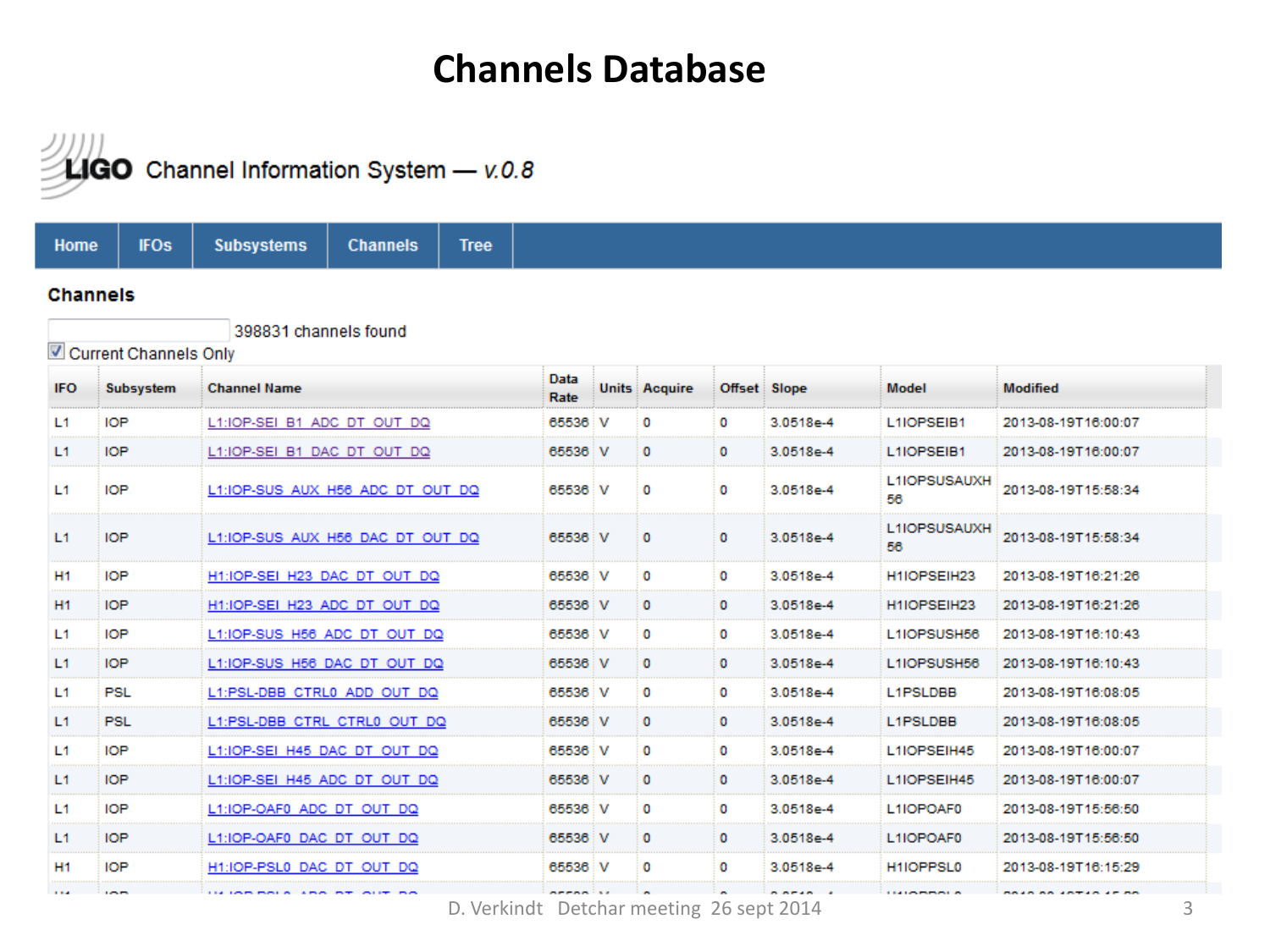#### **Channels Database**

- We start a new development
- Keep in the requirements some of the previous structure and features
- Have a look at the CIS developed in LIGO
- Step 1: Write a document describing the database structure, the access tools, the links with hardware database, the organization of channels insertion (first draft already done)
- Step 2: Do a pre-review of channel names and have a channels database ready
- Step 3: Insert channels in the database
- Step 4: Do a review of the channels inserted
- Step 5: Have an automatic and periodic reading of raw data and trend data and insert automatically most of the information.
- Timeline is: step 1 in october 2014, step 2,3,4,5 before february 2015
- Gary's priority until ER6 is DQSEGDB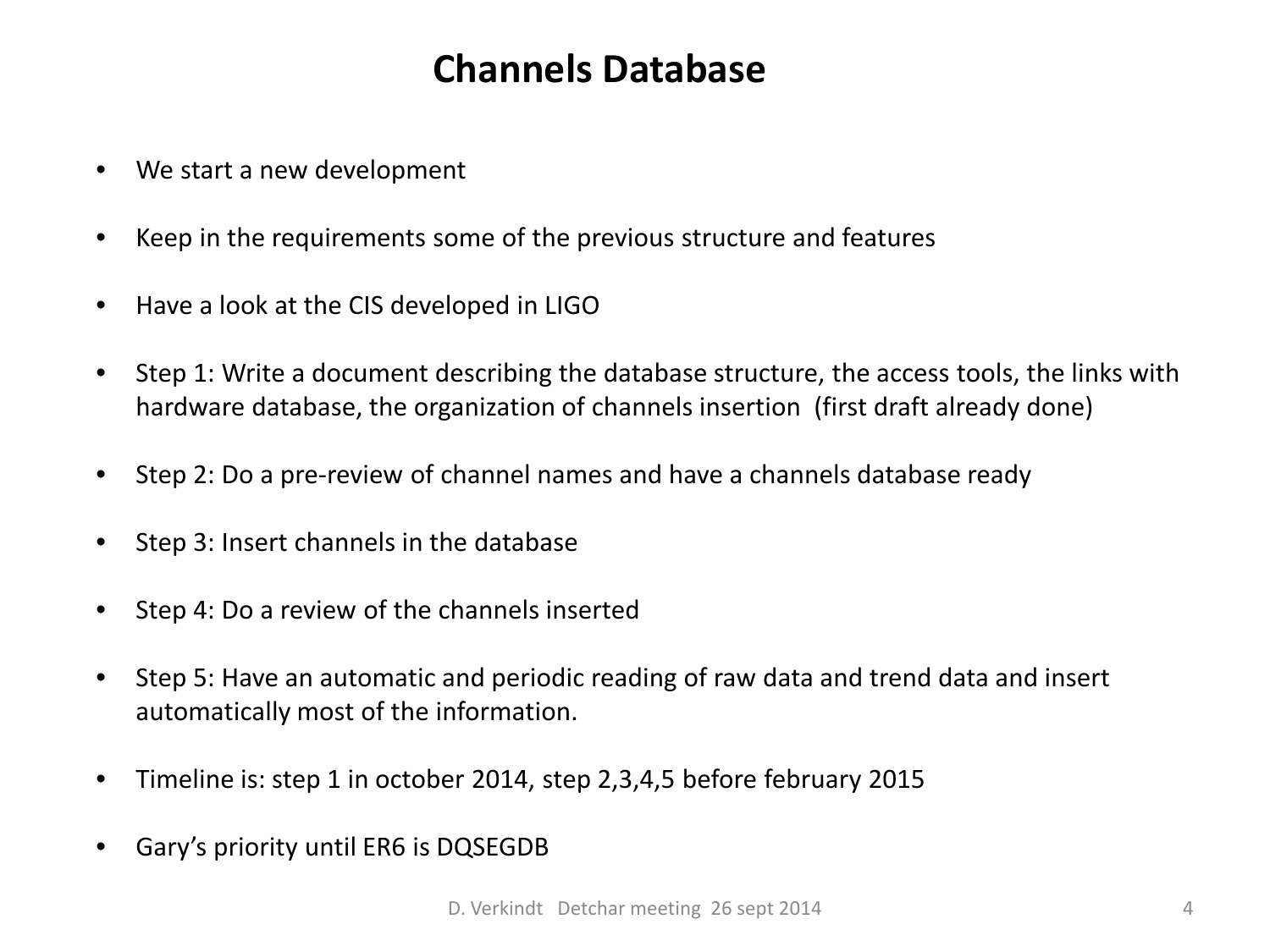# **Detector Monitoring System (DMS)**

| <b>Detector Monitoring System</b><br><b>SHELVED PAGE</b><br>v8r6<br>UTC Tue Sep 23 08:32:29 2014<br>2.12<br>Latency<br>GPS 1095496365<br><b>Frame No 29357</b> |                                     | M MUTE DMS [current status: NOT MUTED]<br>Switch to UNSHELVED page<br>Stop refresh<br>Switch to internal view<br>Contacts / HELP<br>Admin<br>DMS flag list<br>Alarm Log<br>DMS / FLAG Log<br>View XML files |        | <b>ITF STATUS</b><br>Mode:<br>1173 h 32 mn |              | Step:<br>$-1$                   | AutoRelock: OFF<br>- AutoScience: OFF<br>- Horizon_NSNS AVG: 0.0 |                          |                     | Last event (2011-11-09 09:16:58 LT):<br><b>Lock sequence reset</b> |          |  |                     |           |       |
|----------------------------------------------------------------------------------------------------------------------------------------------------------------|-------------------------------------|-------------------------------------------------------------------------------------------------------------------------------------------------------------------------------------------------------------|--------|--------------------------------------------|--------------|---------------------------------|------------------------------------------------------------------|--------------------------|---------------------|--------------------------------------------------------------------|----------|--|---------------------|-----------|-------|
|                                                                                                                                                                | $IB$ <sub>ID</sub>                  |                                                                                                                                                                                                             |        | <b>IB</b> Vert                             |              | IB_LC                           |                                                                  | IB_RIOs                  |                     |                                                                    |          |  |                     |           |       |
| <b>Injection</b>                                                                                                                                               | MC_ID                               |                                                                                                                                                                                                             |        | MC_Vert                                    |              | MC_LC                           |                                                                  | MC_RIOS                  |                     |                                                                    |          |  |                     |           |       |
|                                                                                                                                                                | Laser                               |                                                                                                                                                                                                             |        | LaserAmpli                                 |              | LaserChiller                    |                                                                  |                          |                     | LaserChillerDiodes                                                 |          |  | Inj RIOs *          |           |       |
|                                                                                                                                                                |                                     | <b>MC_Power</b>                                                                                                                                                                                             |        |                                            |              |                                 |                                                                  |                          |                     |                                                                    |          |  |                     |           |       |
| <b>Environment</b>                                                                                                                                             | CB_Hall                             |                                                                                                                                                                                                             |        | <b>MC_Hall</b>                             |              | NE Hall                         |                                                                  |                          | WE_Hall             |                                                                    |          |  | LaserLab            |           |       |
|                                                                                                                                                                | Env hosts                           |                                                                                                                                                                                                             |        | External                                   |              | <b>Env ADCs</b>                 |                                                                  |                          | EERoom              |                                                                    |          |  |                     |           |       |
| <b>Infrastructures</b>                                                                                                                                         | UPS_TB                              | UPS_MC <sup>*</sup>                                                                                                                                                                                         | UPS_NE | UPS_WE <sup>*</sup>                        |              | ACS_CB <sup>*</sup><br>ACS_TB * |                                                                  |                          | ACS_MC <sup>*</sup> |                                                                    | ACS_NE * |  | ACS_WE <sup>*</sup> | Generator |       |
| <b>Vacuum</b>                                                                                                                                                  | LinkValves *<br><b>TowerServers</b> |                                                                                                                                                                                                             |        | <b>TubeServers</b>                         | TurboPumps * |                                 |                                                                  | ScrollPumps <sup>*</sup> |                     | <b>TubePumps</b><br>Pressure                                       |          |  | BackPressure *      |           | 1500N |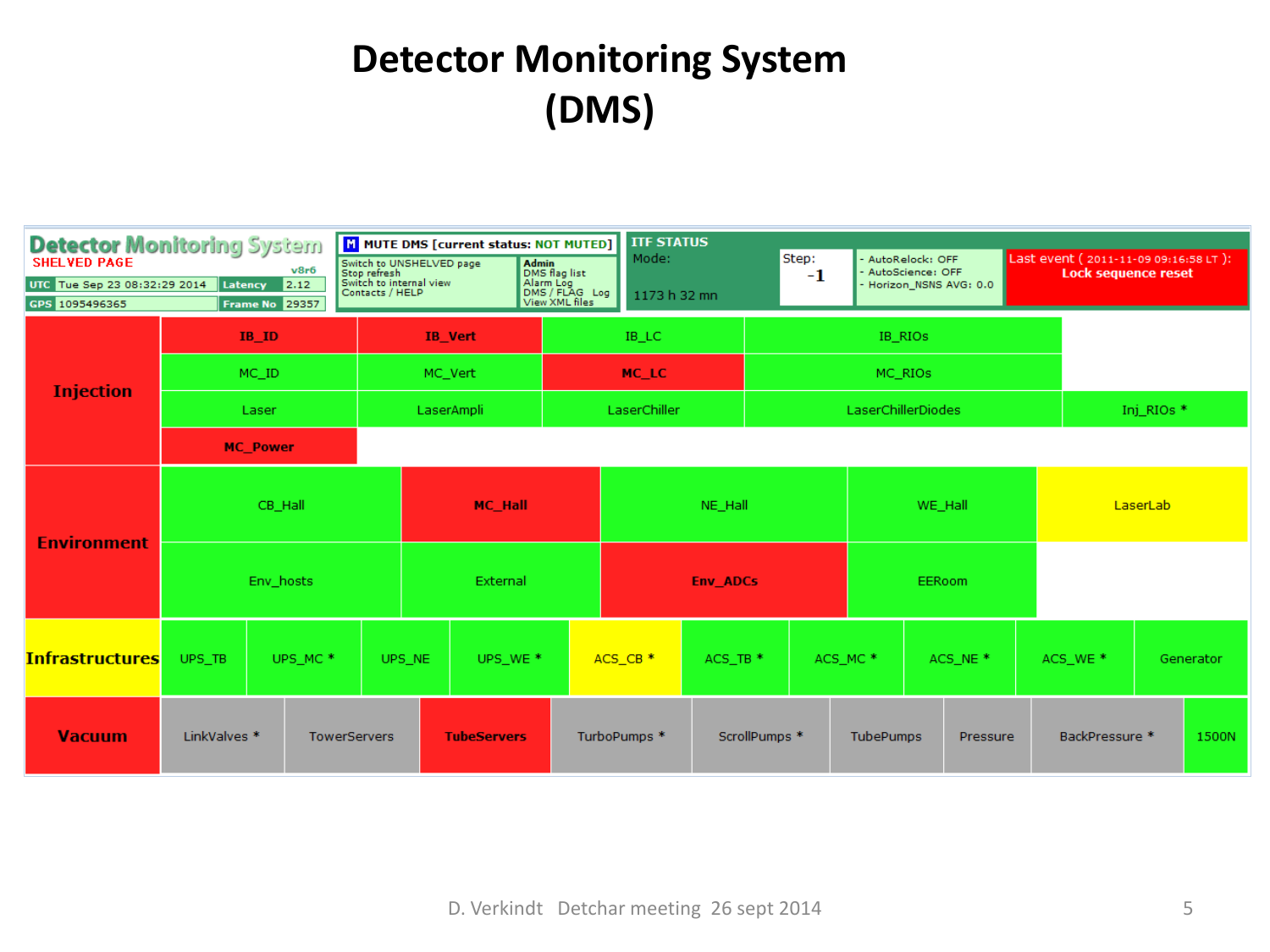# **Detector Monitoring System (DMS)**

- Current DMS is based on
	- a set of Moni processes producing flags sent to trend data and to XML files (but flags contain information in their bits and are difficult to interpret for data analysis use)
	- php scripts reading the XML files and producing the DMS web page with some interesting features like alarms and plots of recent data (but use its own database instead of using the frame formatted data)
- A document will be written describing the XML format used by any process which wants to see its information included into the DMS web page
- Moni processes will produce only 0/1 flags (no bits coding) to be used also by data analysis
- Will include VirgoCAM information
- VPM will provide a XML page containing the status of all the processes it monitors
- We will investigate on the possibility to read trend data frames with php script.
- Main workers: F. Berni and D. Verkindt
- Discussions with: B. Swinkels and V. Dattilo
- No timeline for now (level of priority of this work is yet TBD)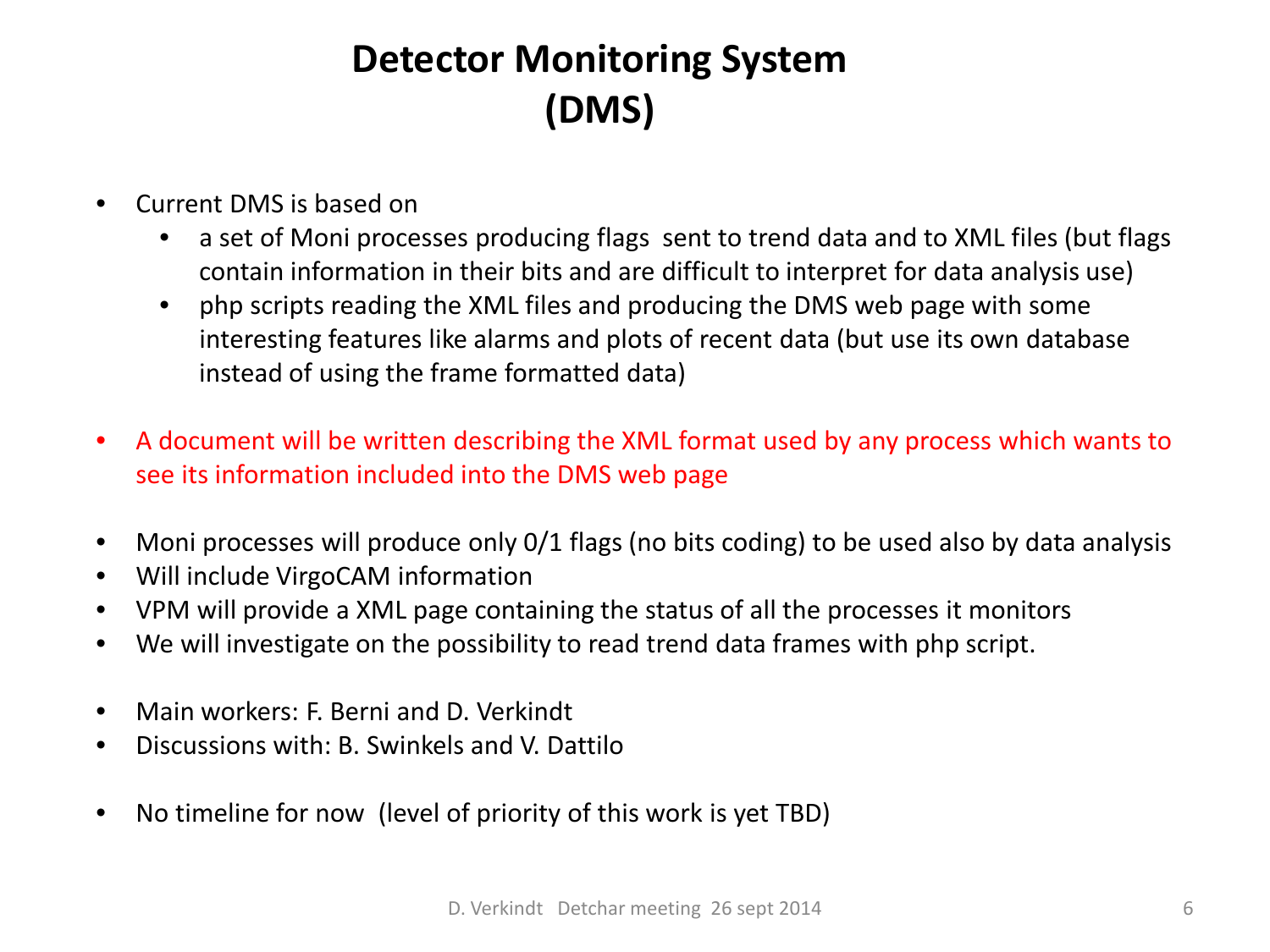#### **dataDisplay upgrade**

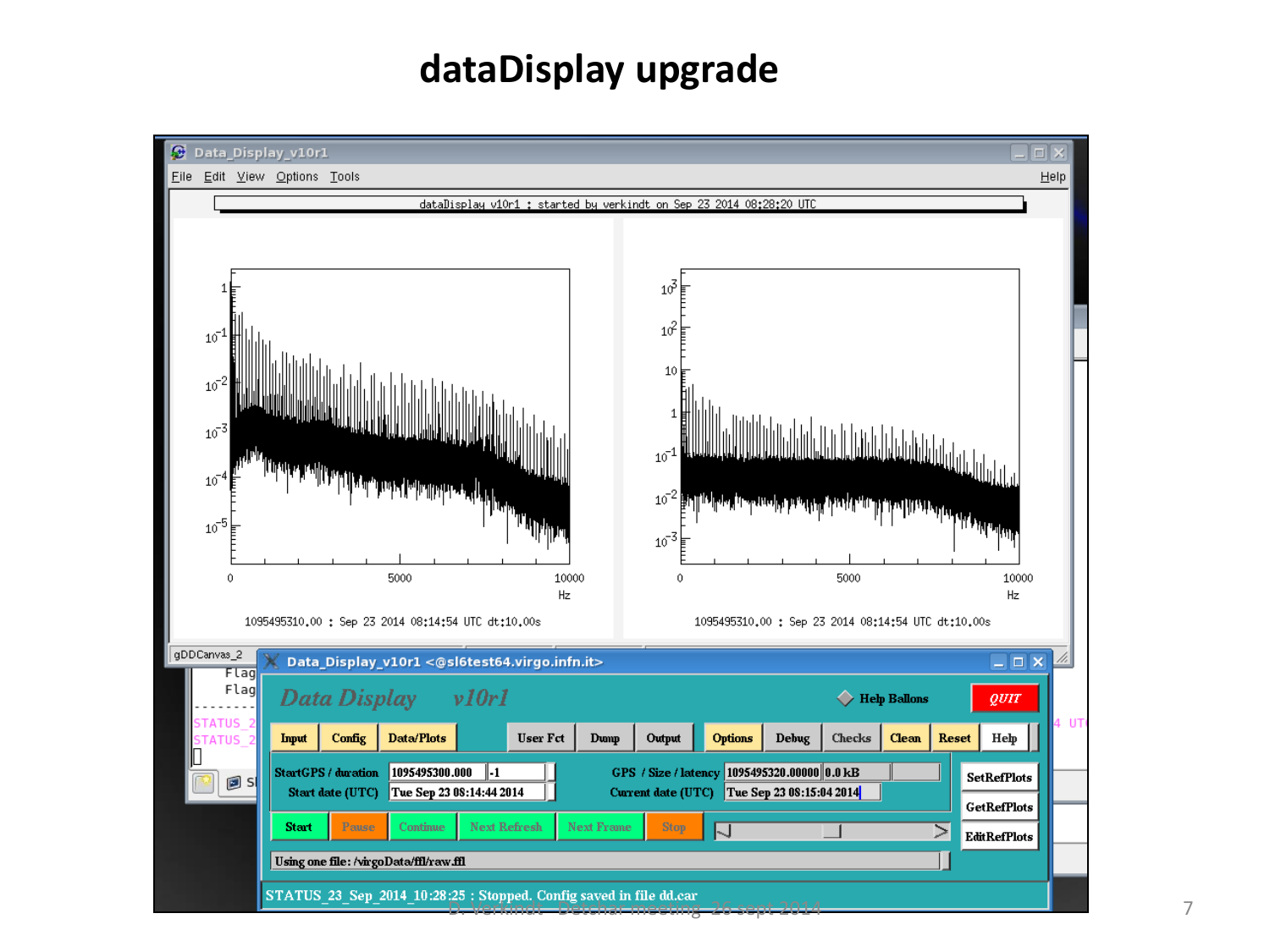### **dataDisplay upgrade**

- A new version (v10r1) that uses ROOT v5r34p5 is working under SL6 64 bits
- This new version has for now only FFT plots
- Several internal changes made (use of Xform, channels management, use of Frv, central engine no more based on Siesta and on frame format…)
- For now, no beautiful text, no detection of missing channels, no operations on channels, no superposition of plots…
- New features (like computing brms values or doing glitchgrams or getting information from channel DB) will be added only once old features are back.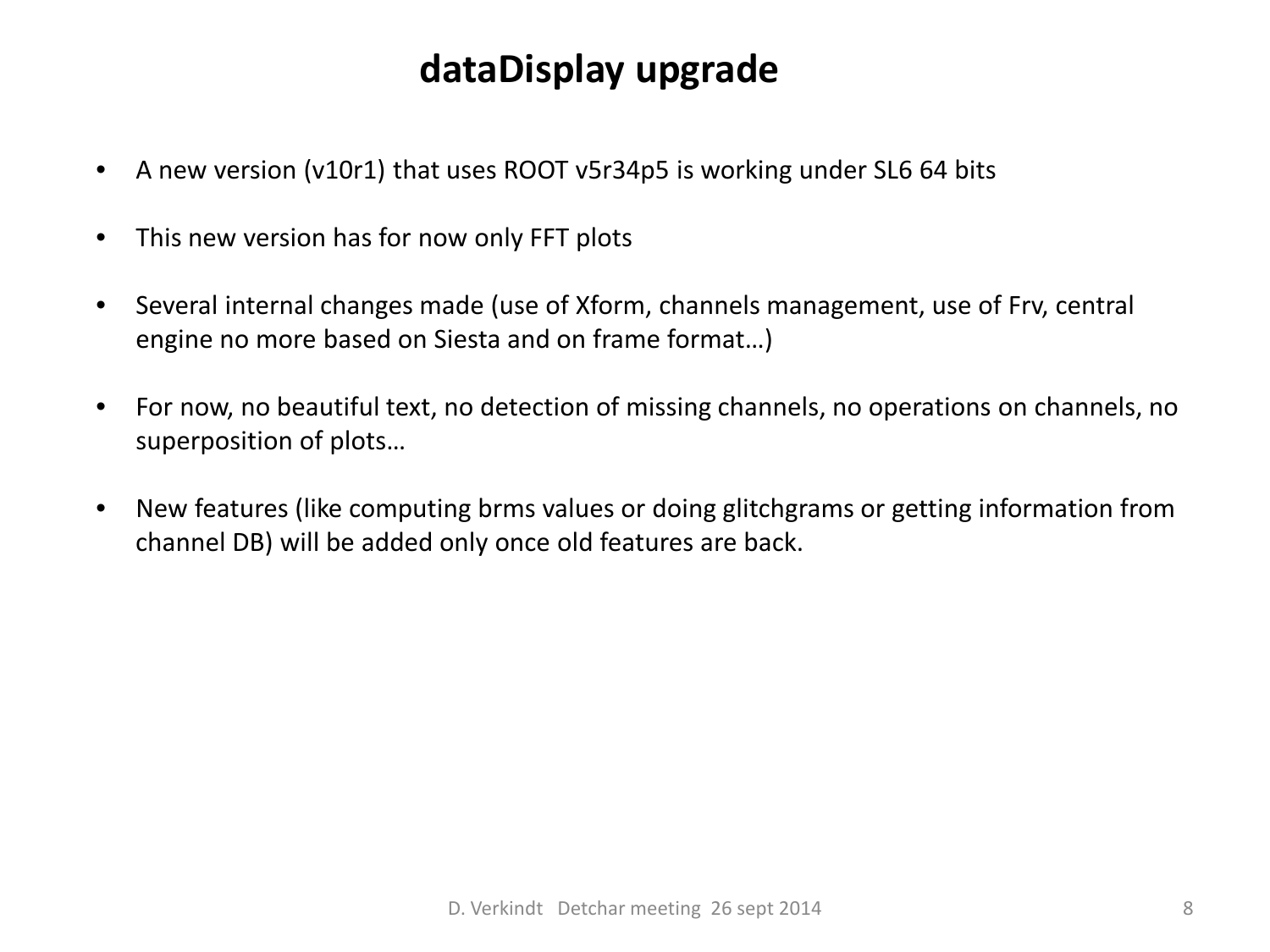#### **dataDisplay upgrade**

- Remark1: previous version v9r12p13 using ROOT v5r34p5 compiles under SL6 and runs correctly when doing plot 1D, but crashes for plots FFT or TIME, when function Paint() is called. Origin of the problem not found.
- Remark2: previous version v9r12p13 runs fine under SL6 when using ROOT v5r26p0
- New version v10r1 and old version v9r12p13 to be tested with latest version of ROOT (v5r34p5 is quite old now) under SL6 and SL5. This may provide hints…
- A review of dataDisplay current state and of the features requested will be welcome
- Aim is to release Dy v10r1 within one month (but not yet with all the features that were available in previous version)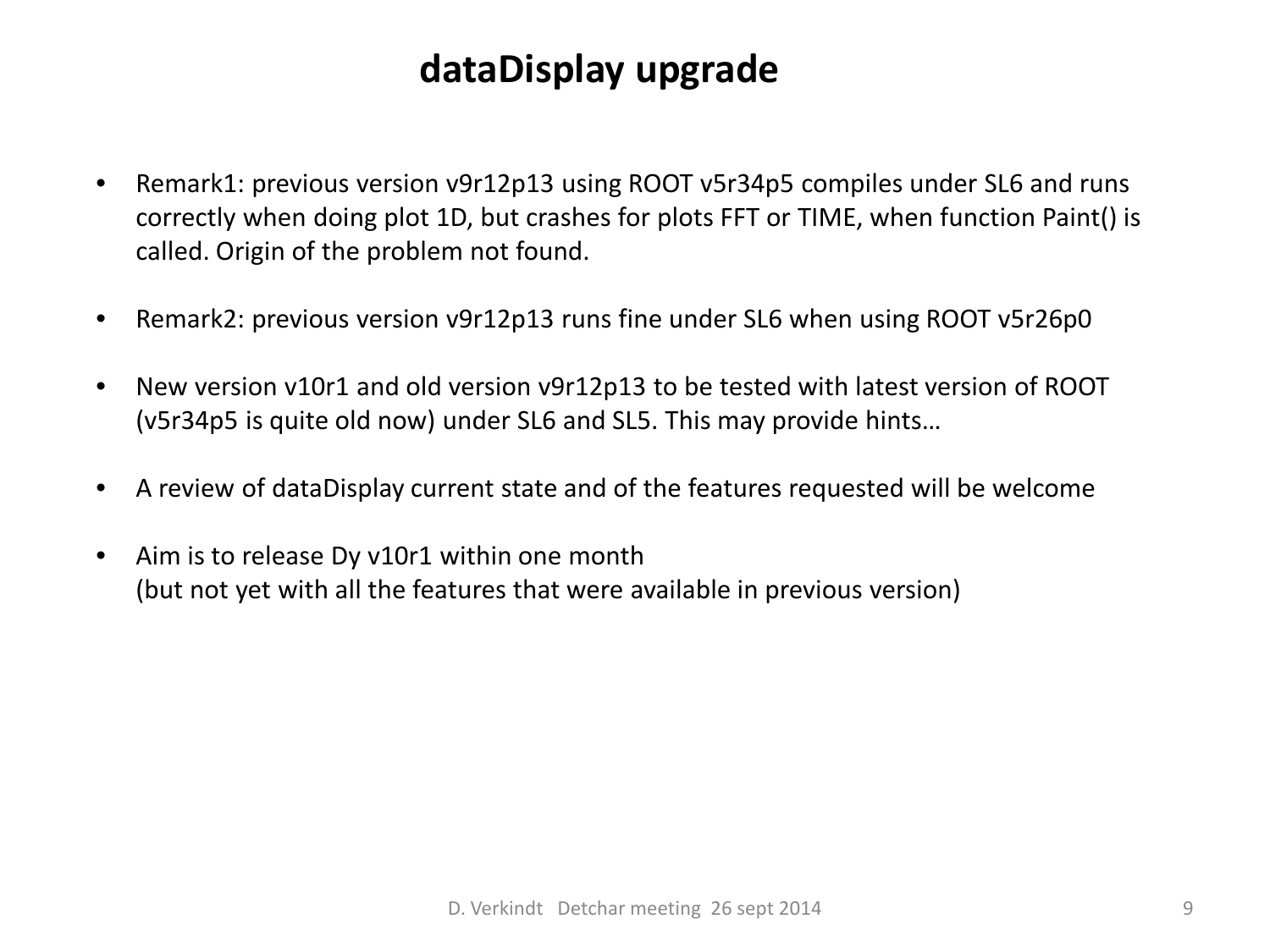#### **MonitoringWeb**

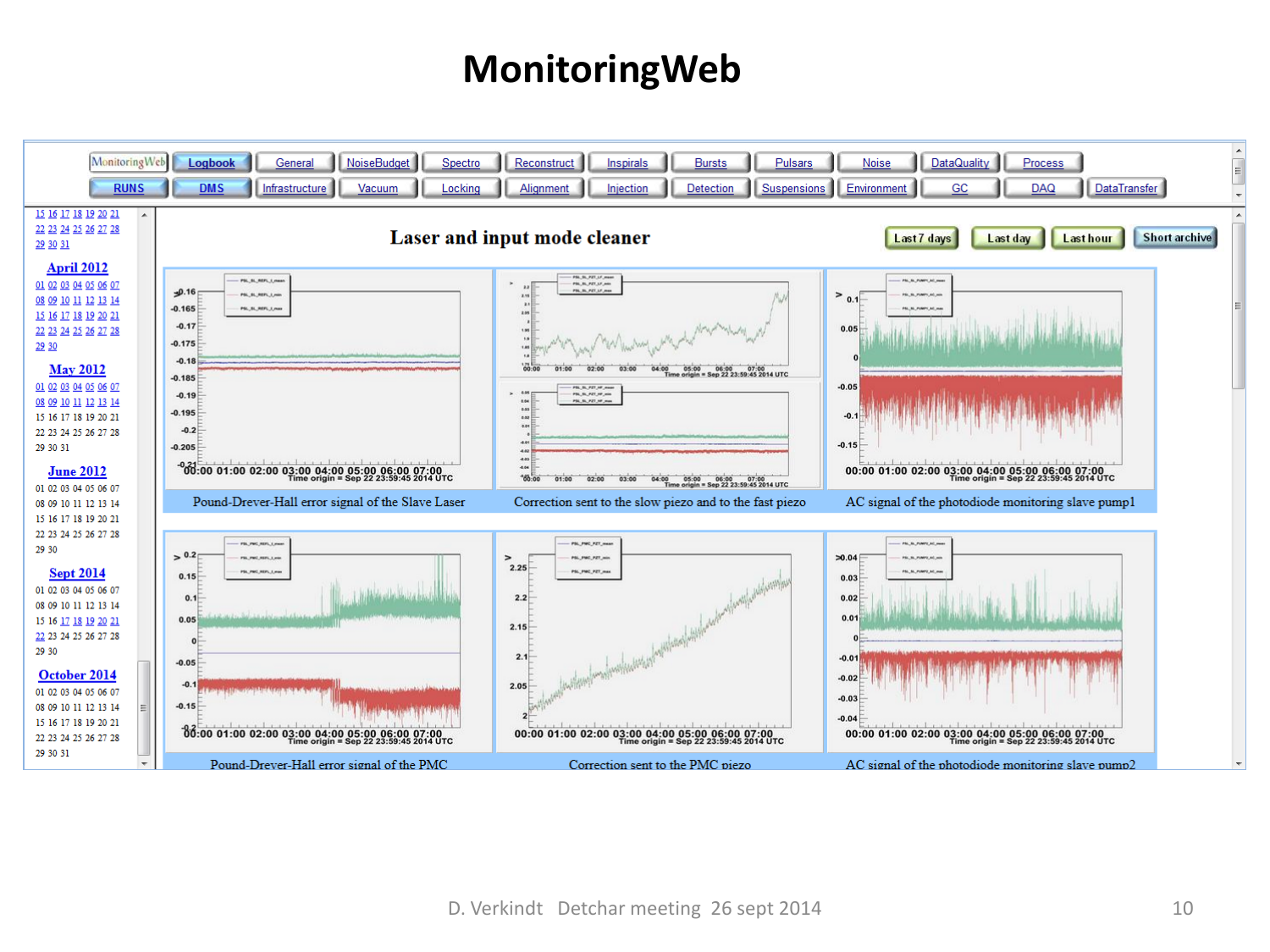### **MonitoringWeb main engine**

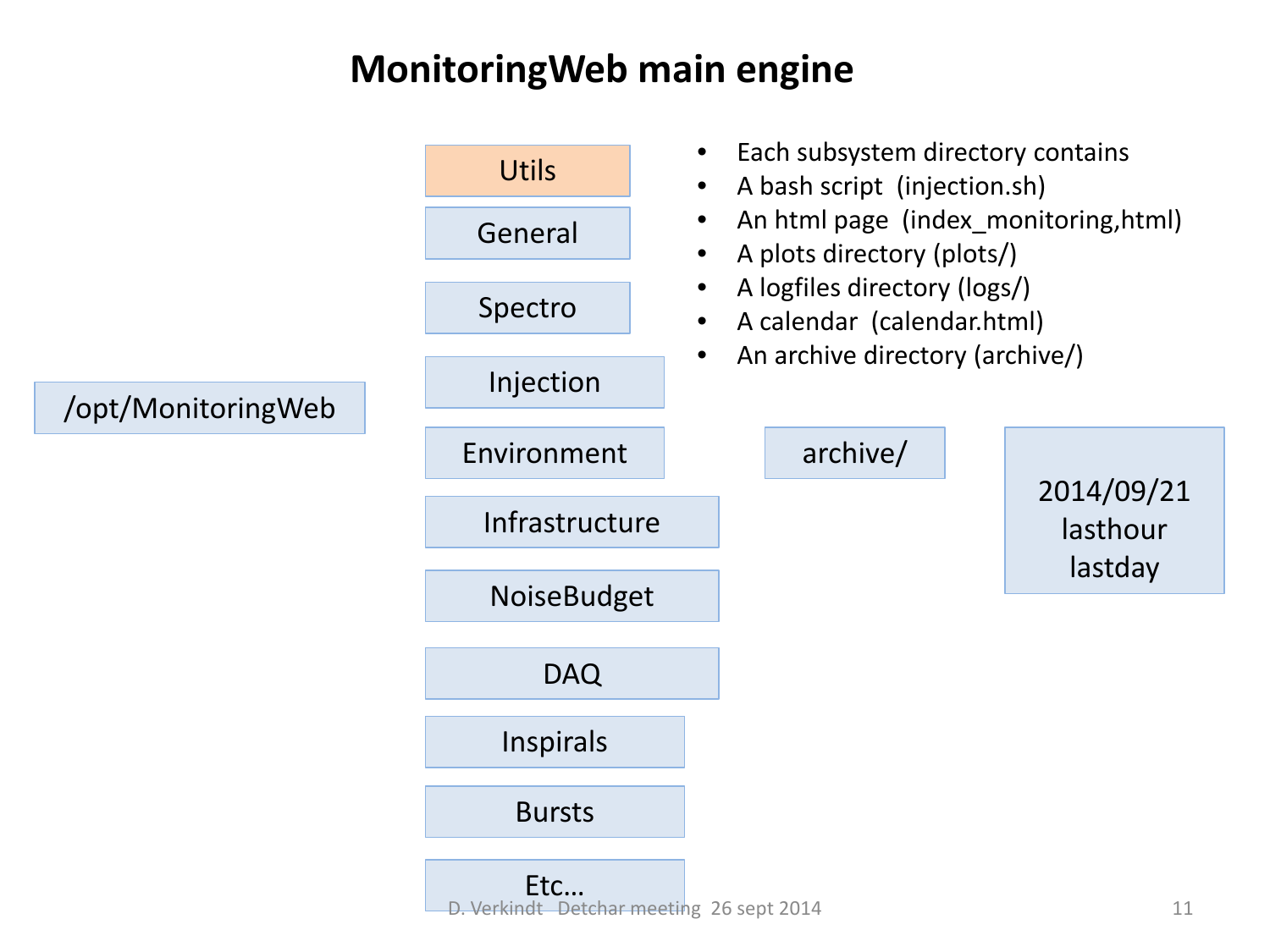#### **MonitoringWeb main engine**

Some of MonitoringWeb pages have specific features or plots or tables (no use of the trendcommon.C, specific organization of the archive…). This makes difficult any standardization of the MonitoringWeb pages

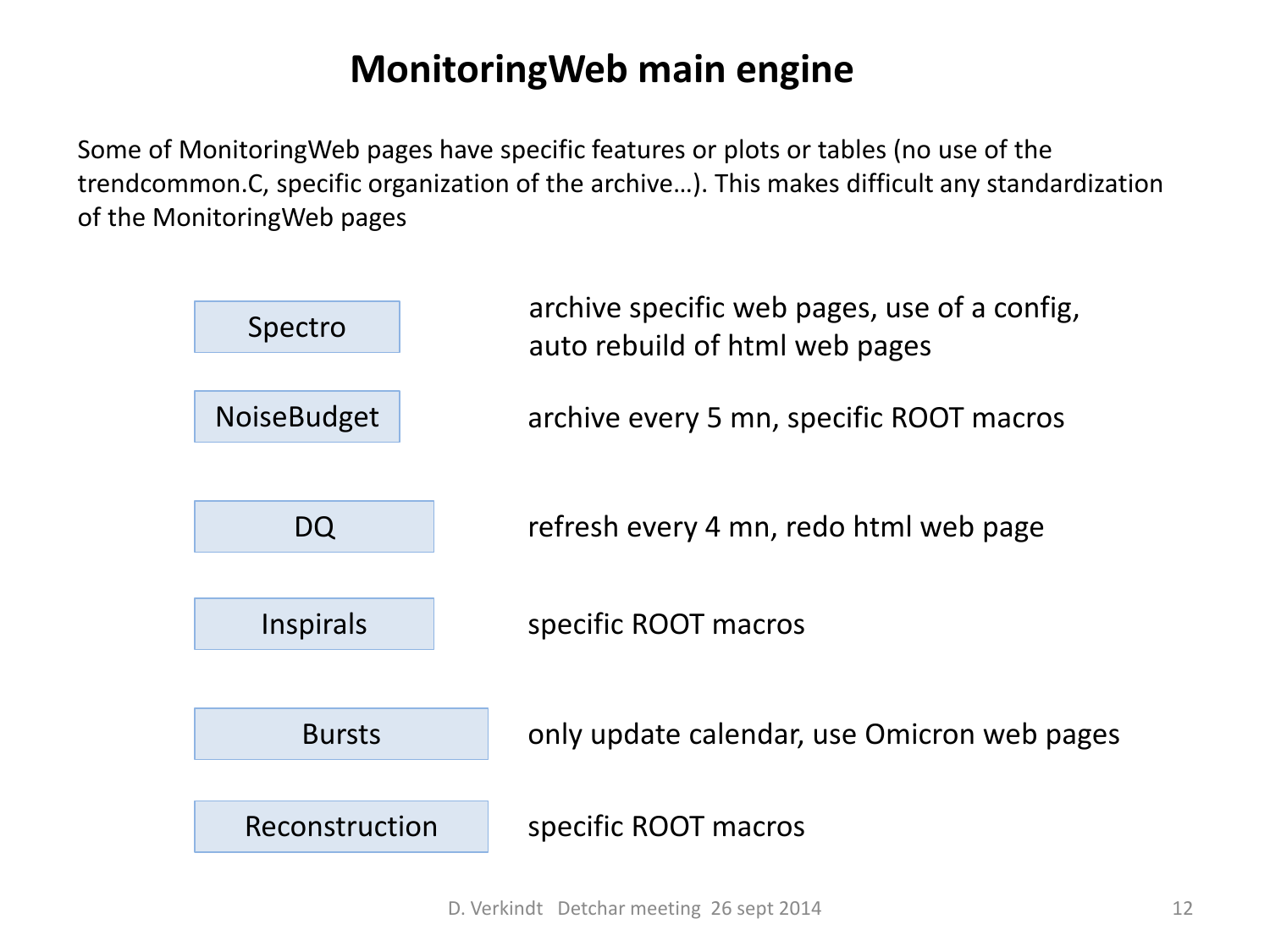#### **MonitoringWeb main engine**

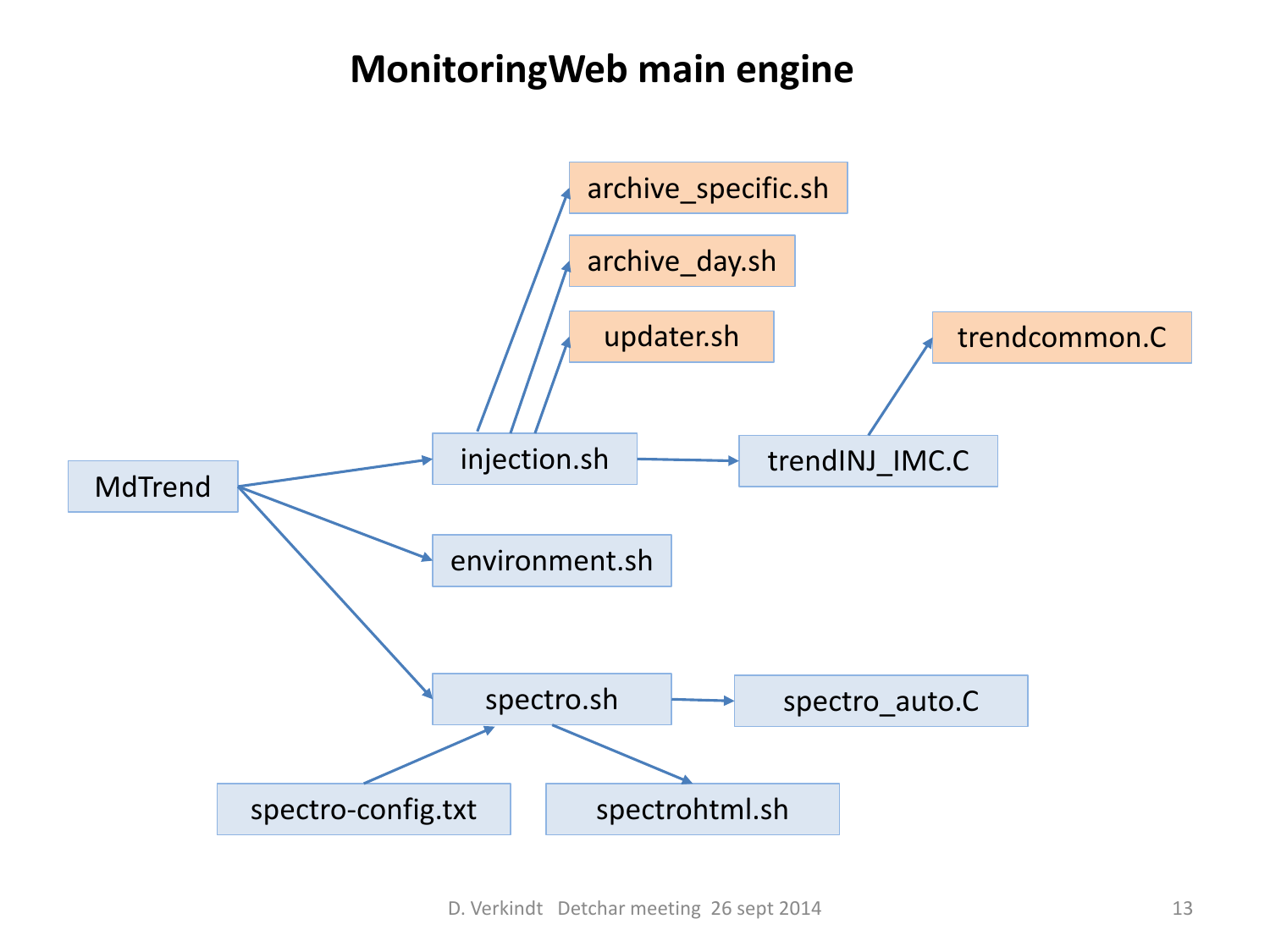### **MonitoringWeb**

- The MonitoringWeb engine has been restarted on Environment, Injection and Laser, Spectro
- On short term: welcome any request of new channels and proposals of improvements
- On short term: reduce the number of manual operations done each time a subsystem needs to be included or a new set of channels needs to be monitored
- On a longer term: Keep the main engine (based on bash scripts and ROOT macros)
- On a longer term: provide a better way to display the information on web pages
- This includes new features like:
	- Access to channels database information
	- Navigation tools separated from plots web pages
	- Possibility to look simultaneously to plots of different subsystems at a given time
	- Possibility to look simultaneously to plots of different times for a given subsystem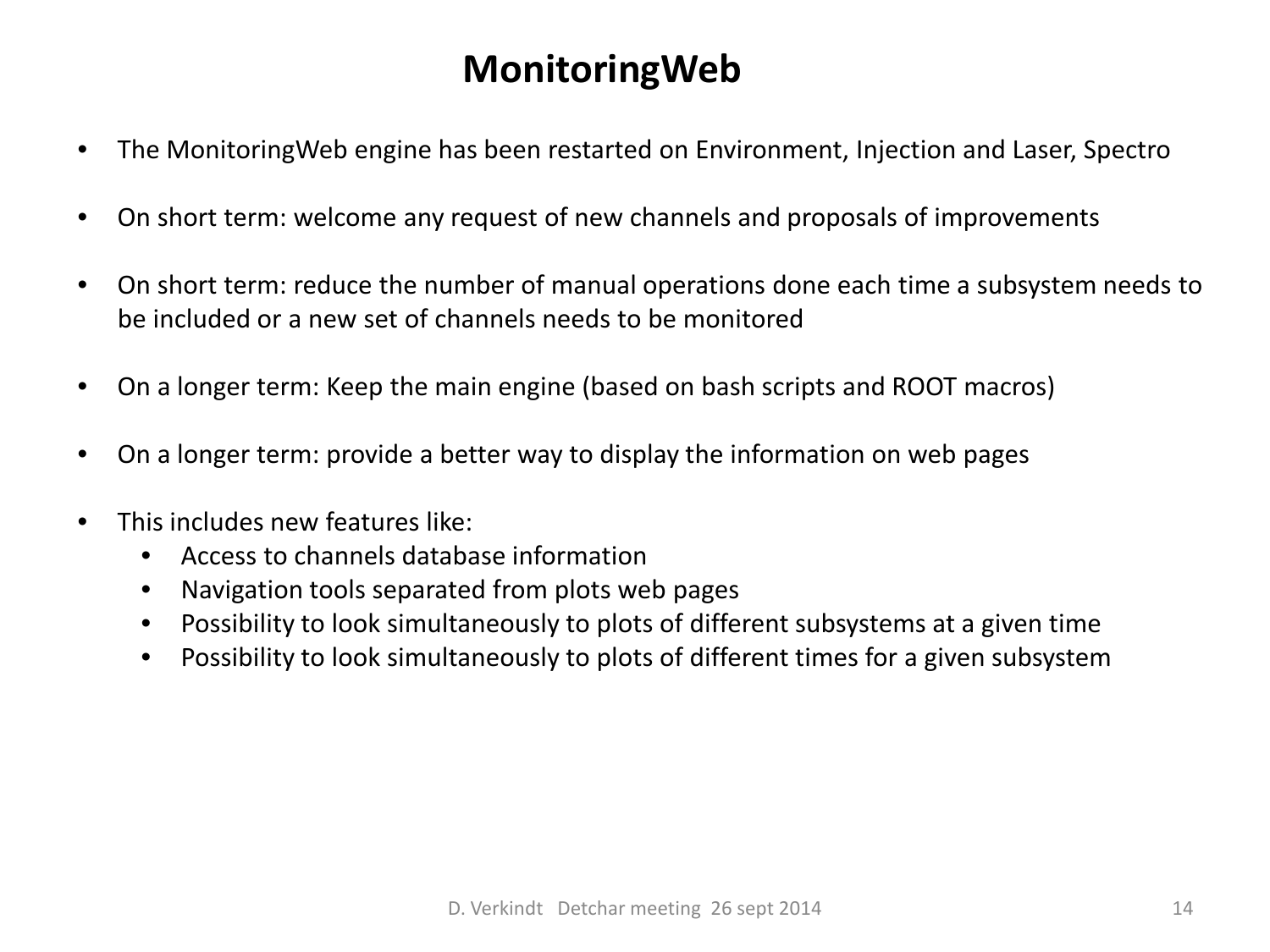#### **MonitoringWeb**

- Work done with Gary Hemming
- A first picture will be proposed by Gary in October
- While developing the new display and its interface with the MonitoringWeb main engine: keep compatibility with plots and web pages archived up to now
- Any development of this new display will be done after DQSEGDB, HW database and channels database completion.
- Second step will be to include « On demand » plots based on tools like NMAPI.
- TBD: updates and maintenance done by Didier and Gary, with requests of new plots or new features coming from subsystem managers Or plots and web pages updates done by subsystem managers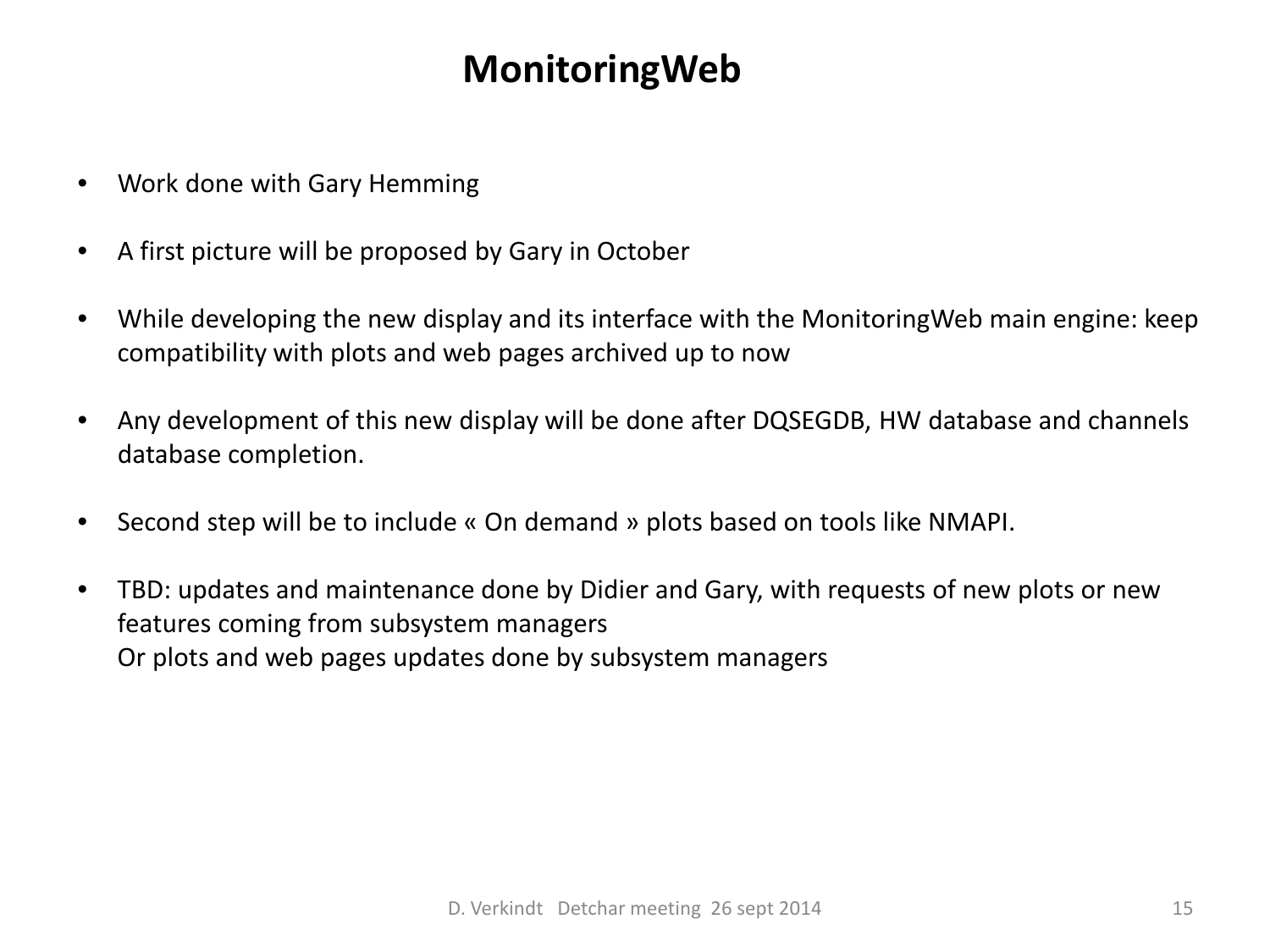# **Requirements to include a new monitor, new plots or new channels in MonitoringWeb**

#### **Provide a code or a set of codes with the following requirements:**

- Output plot or set of plots should be stored in files in jpg, png or gif format
- Output directory should be user defined
- Naming of output files should be user defined
- It can produce a html page (output directory and file name should be user defined)
- It can have some documentation in html or pdf
- It does not take more than 5 minutes to complete on an olnode (or a set of olnodes)
- **This code can be written in bash, C, C++ (compiled or ROOT macro), python, matlab… or a combination of those (for instance a bash script calling a python code and a ROOT macro)**
- **This code will be either in virgoApp or put under virgorun account in the concerned MonitoringWeb subdirectory**
- **You must then contact the MonitoringWeb responsible to include**
	- a call to this new code in the main bash script of MonitoringWeb/xxx
	- a list of new channels to be monitored in the config of MonitoringWeb/xxx
- **If this implies the creation of a new MonitoringWeb subdirectory**
	- ask first to the Monitoring Web responsible to prepare this new directory